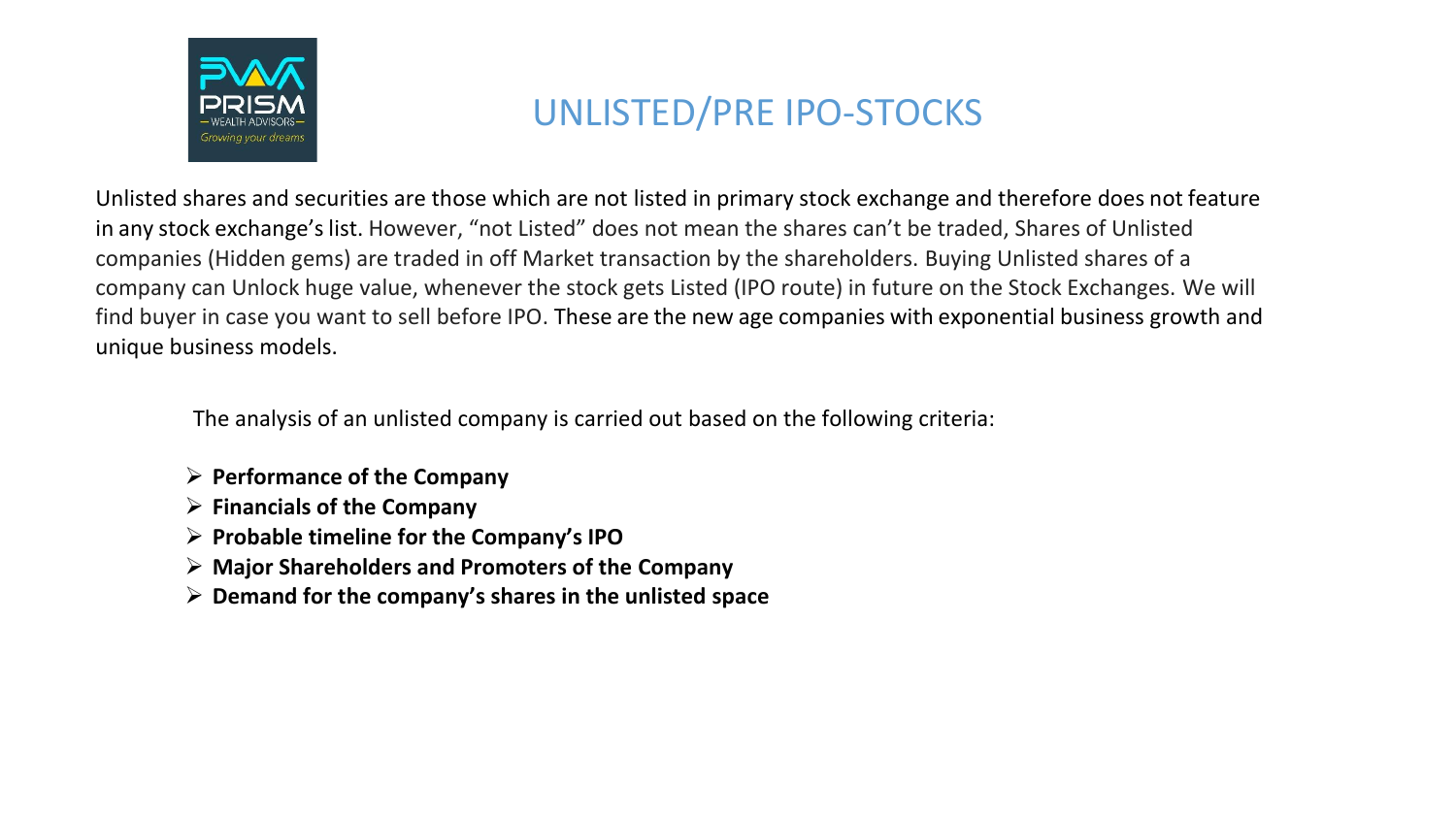## Would you Choose Unlisted over Listed Share?

- **1. The Unlisted securities market consists only of investors and not traders. Thus, making it a much stable asset class.**
- **2. Value unlocking of such securities usually happen when they go for an IPO.**
- **3. The prices of unlisted shares are solely dependent on the performance of the company and the demand & supply in the Unlisted market.**
- **4. Market sentiments have negligible effect on the prices of Unlisted Shares and Securities thus making it an attractive investment option.**
- **5. Shares will be Transferred to your Dmat Account.**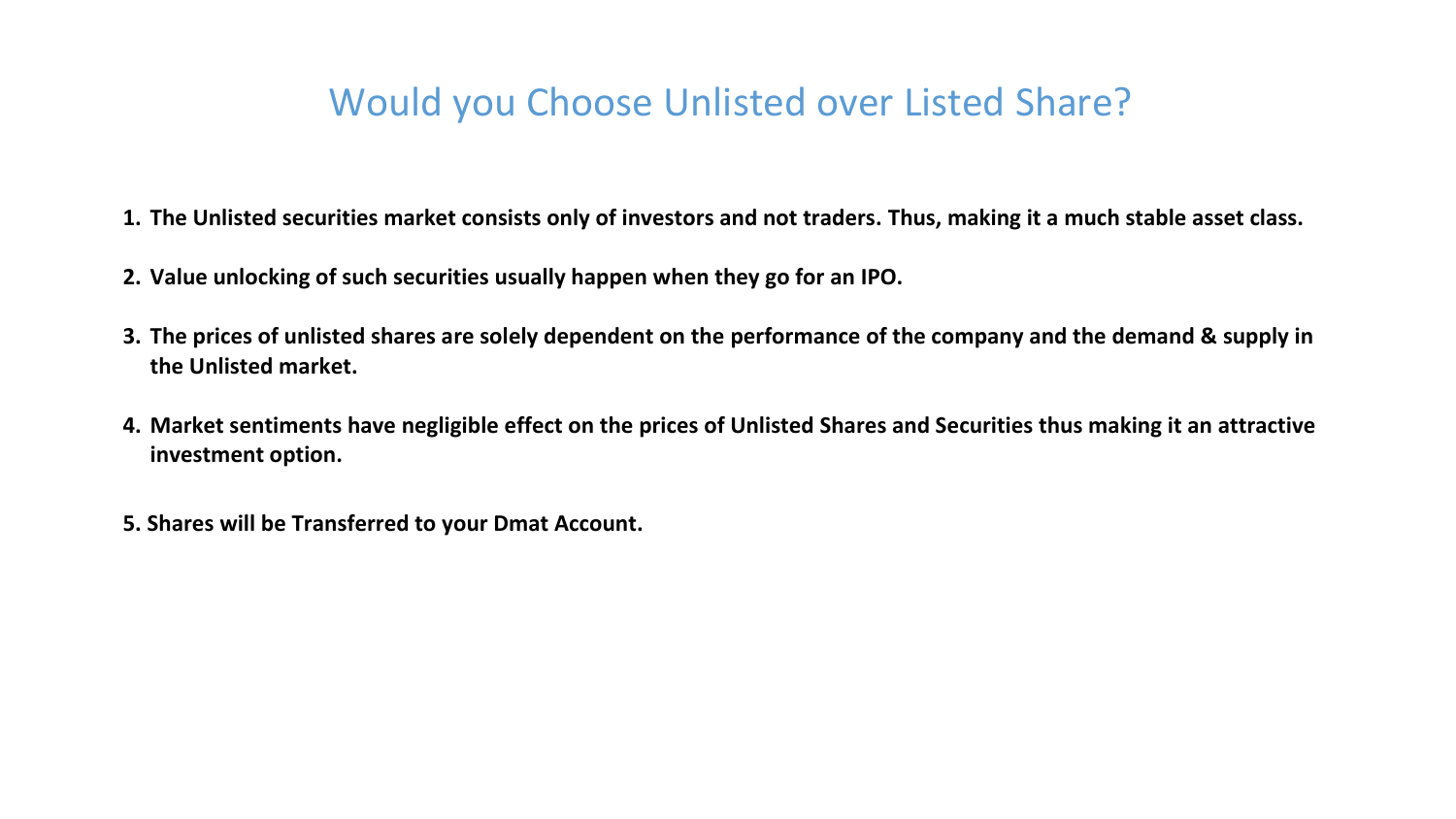- ❖ **HDB FINANCIALS**
- ❖ **RELIANCE RETAIL**
- ❖ **STUDD ACCESSORIES**
- ❖ **RELIGARE HEALTH INSURANCE**
- ❖ **INDIAN COMMODITY EXCHANGE**
- ❖ **METROPOLITAN STOCK EXCHANGE**

#### **HDB FINANCIALS**

- **1. HDB Financial Services (HDBFS) is a leading Non-Banking Financial Company (NBFC) that caters to the growing needs of an Aspirational India, serving both Individual & Business Clients.**
- **2. Incorporated in 2007, we are a well-established business with strong capitalization. HDBFS is accredited with CARE AAA & CRISIL AAA ratings for its long-term debt & Bank facilities and an A1+ rating for its short-term debt & commercial papers, making it a strong and reliable financial institution.**
- **3. HDB Financial Services Limited is a subsidiary company of HDFC Bank.**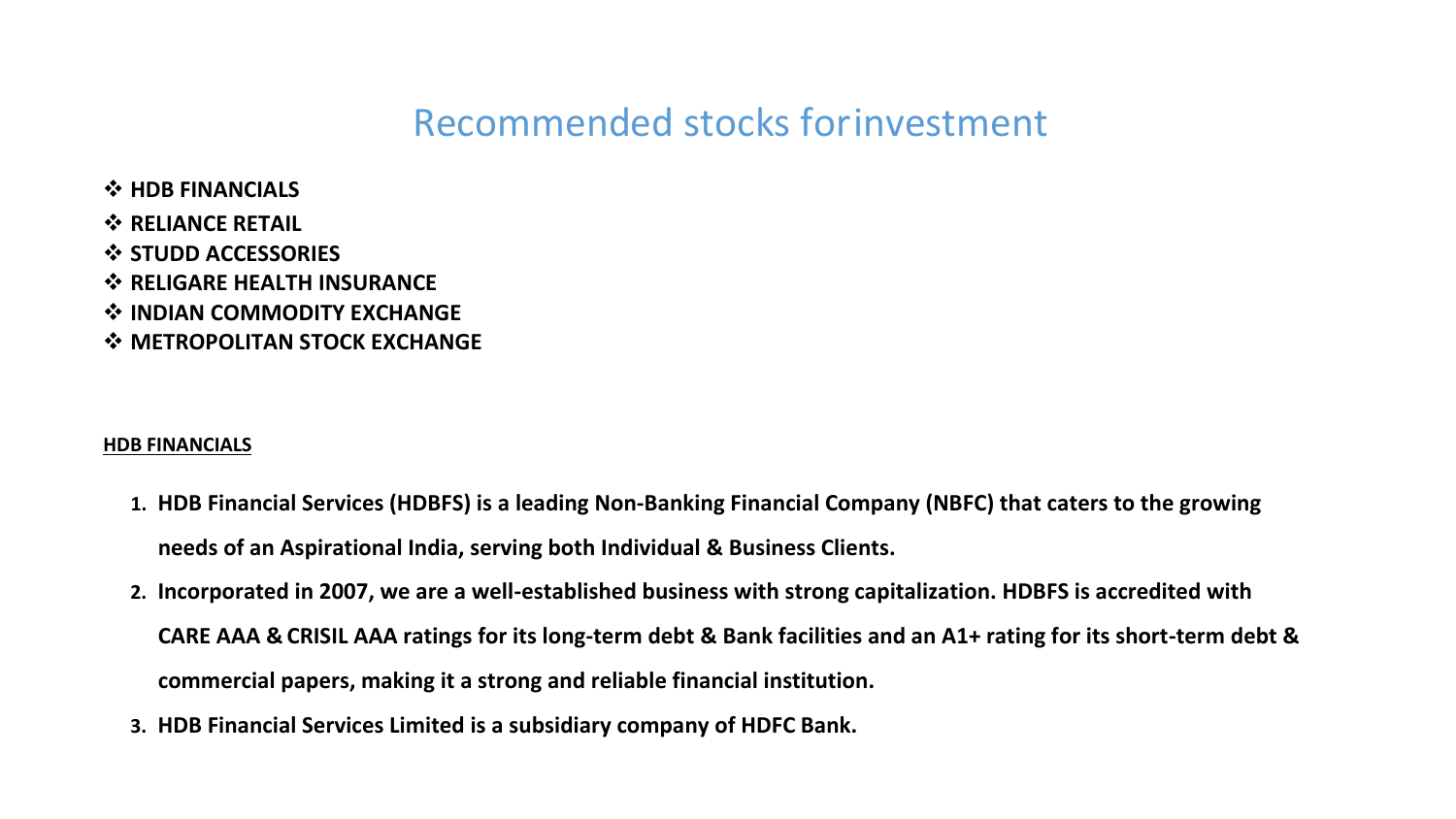#### **RELIANCE RETAIL**

- **1. Since its inception in 2006, Reliance Retail has grown to become India's largest retailer delivering superior value to its customers, suppliers and shareholders. Our nationwide network of retail outlets delivers a worldclass shopping environment and unmatched customer experience powered by our state-of-the-art technology and seamless supply-chain infrastructure**
- **2. Reliance Retail operates Reliance Digital, Reliance Digital Express Mini stores and Jio stores, and in fashion & lifestyle category it operates Reliance Trends, Trends Women, Trends Man, Trends junior, Project Eve, Reliance Footprint, Reliance Jewels and AJIO.com in addition to a large number of partner brand stores across the country.**
- **3. Reliance Retail reported a turnover of Rs. 1,30,566 crore for the financial year 2018-19. As on 30th Sep 2019, Reliance Retail operates 10,901 stores across 6,700+ cities with a retail area of over 24.5 million sft.**
- **4. Reliance Retail Ventures Limited, a subsidiary of Reliance Industries Limited is the holding company of Reliance Retail Limited which operates the retail business.**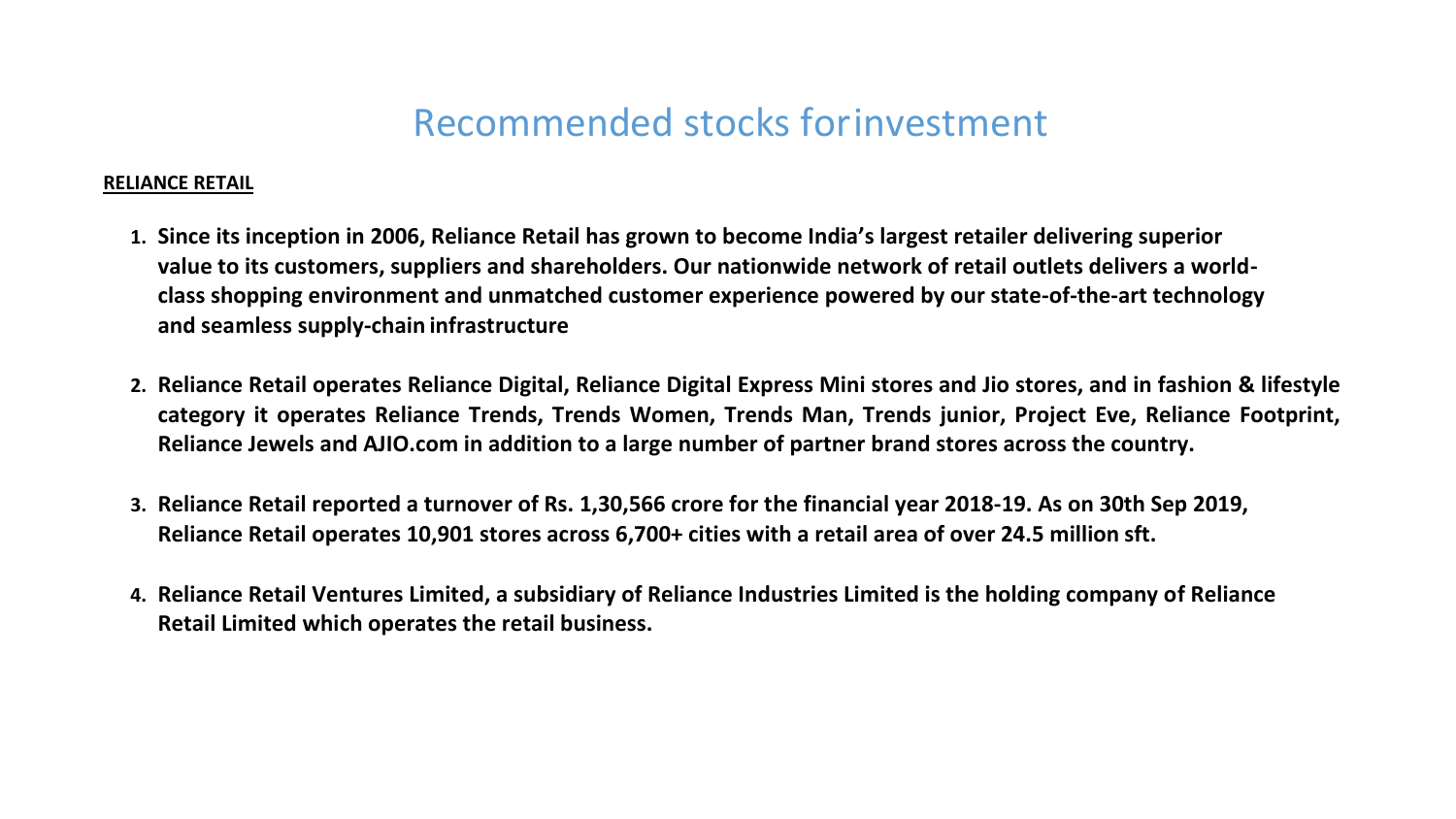#### **STUDDS ACCESSORIES**

- **1. Since its inception in 1973. Company has come a long way, from manufacturing first helmet in a garage to manufacturing 7 million helmets every year.**
- **2. In last 5 decades, they have continuously innovated so that they deliver on promise of providing safety to a 2 wheeler rider.**
- **3. They have received lots of love and affection from customers worldwide and this has enabled them to be called as the world'slargest helmet manufacturer.**
- **4. They have always adhered to mantra of innovating continuously & never settle for anything but the best. Range of high-quality helmets & accessories are a reflection of commitment to this philosophy.**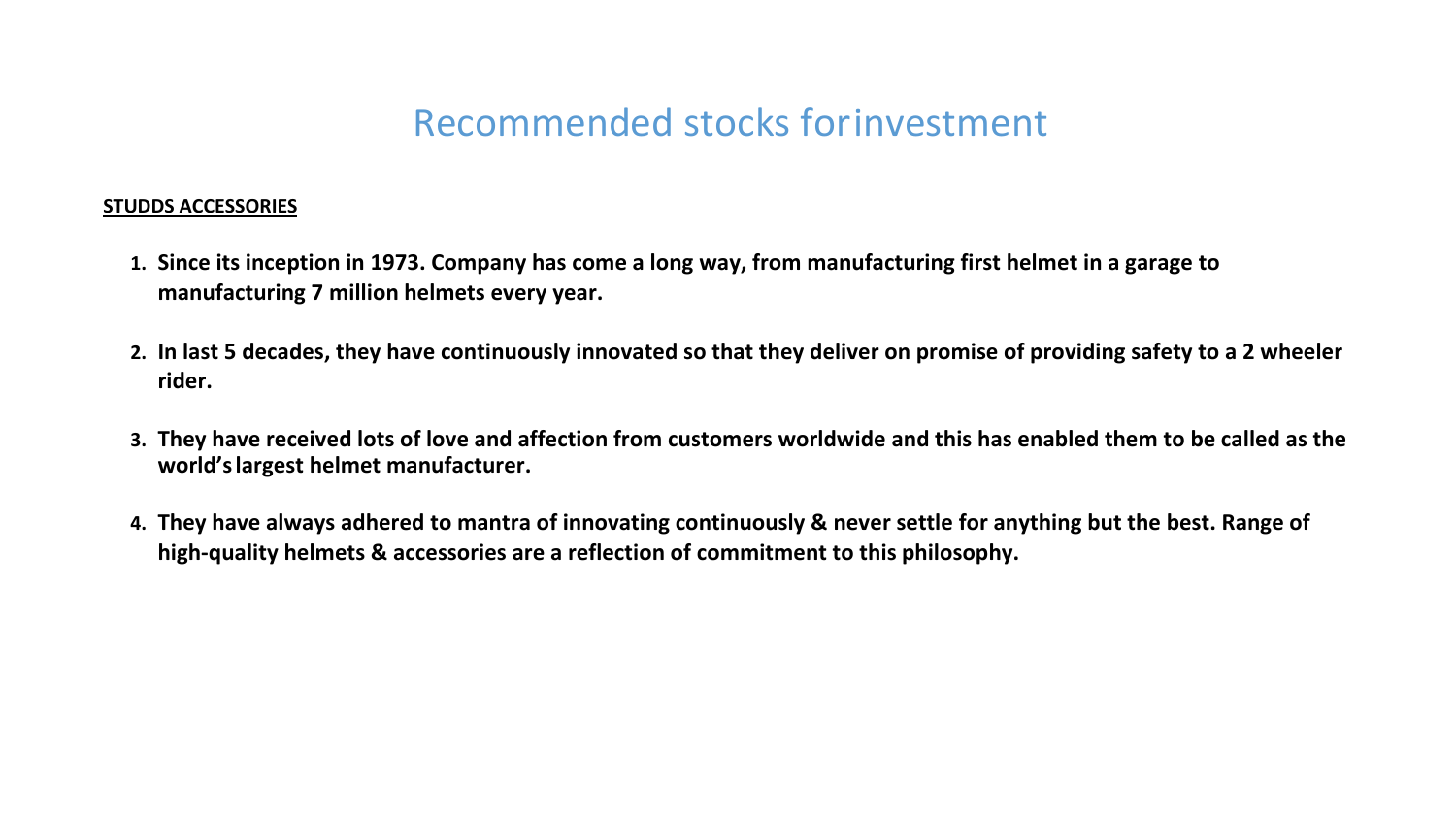#### **RELIGARE HEALTH INSURANCE COMPANY**

**Religare Health Insurance Company Limited (RHICL), the health insurance arm of Religare Enterprises Limited (REL), commenced business** in July 2012. It has made significant progress within a short span of time, and is already operating out of 122 offices with employee strength **of 5000+. It currently has three major shareholders – Religare Enterprises Limited (REL), Union Bank of India and Corporation Bank, with REL having 89.66% share in it.**

#### **Key Highlights**:

- RHICL has approximately covered **75,90,946 lives** as on 31 Oct'19. Its **distribution channel** includes digital direct to consumer, banks, NBFCs, individual agents, brokers, web aggregators, corporate agents, rural banking and others.
- The company is highly customer centric with a **low grievance rate** of **two complaints per 10,000 policies** and has a **claim settlement ratio** of **93%**. The **Combined Ratio\*** of the company stands at **97%**, establishes the fact that RHICL is profitable.
- It is servicing over 700 locations across country with a network of 110 plus branches and 9,450 plus hospitals. It has a product bouquet of 18 products encompassing group, travel, fixed benefit and indemnity categories to serve varied customer needs.
- RHICL has won various **awards** like 'Best Claims Service Provider of the Year', 'Bancassurance Leader of the Year 2018' by Insurance India Summit & Awards 2018, 'India's Most Preferred Travel Insurance' by IMP Travel Brand Awards 2018, etc.
- **The Premium from Direct Business Written** grew at **5 year CAGR** of 60.40%, from **₹275.80 crores** in **FY 2014- 15** to **₹ 1,825.57 crores** in **FY 2018-19**.
- RHICL **turned around** from a **Loss** of **16.25 crores** in **FY 2017-18** to a **PAT** of **56.92 crores** in **FY2018-19**

| <b>Metrics</b>                          | 2014-15 | 2015-16 | 2016-17 | 2017-18  | 2018-19  | 2019-2020* |
|-----------------------------------------|---------|---------|---------|----------|----------|------------|
| Net Worth                               | 350.00  | 475.07  | 524.75  | 594.18   | 700.88   | 981.23     |
| Premium from direct<br>business written | 275.80  | 503.32  | 726.07  | 1,091.61 | 1,825.57 | 2,555.80   |
| <b>PAT</b>                              | -99.26  | -78.84  | 2.15    | -16.25   | 56.92    | 79.69      |
| Basic EPS (in ₹ per share)              | -2.84   | -1.66   | 0.04    | $-0.27$  | 0.83     | 1.16       |
| Premium per share                       | 7.88    | 10.59   | 13.84   | 18.35    | 26.51    |            |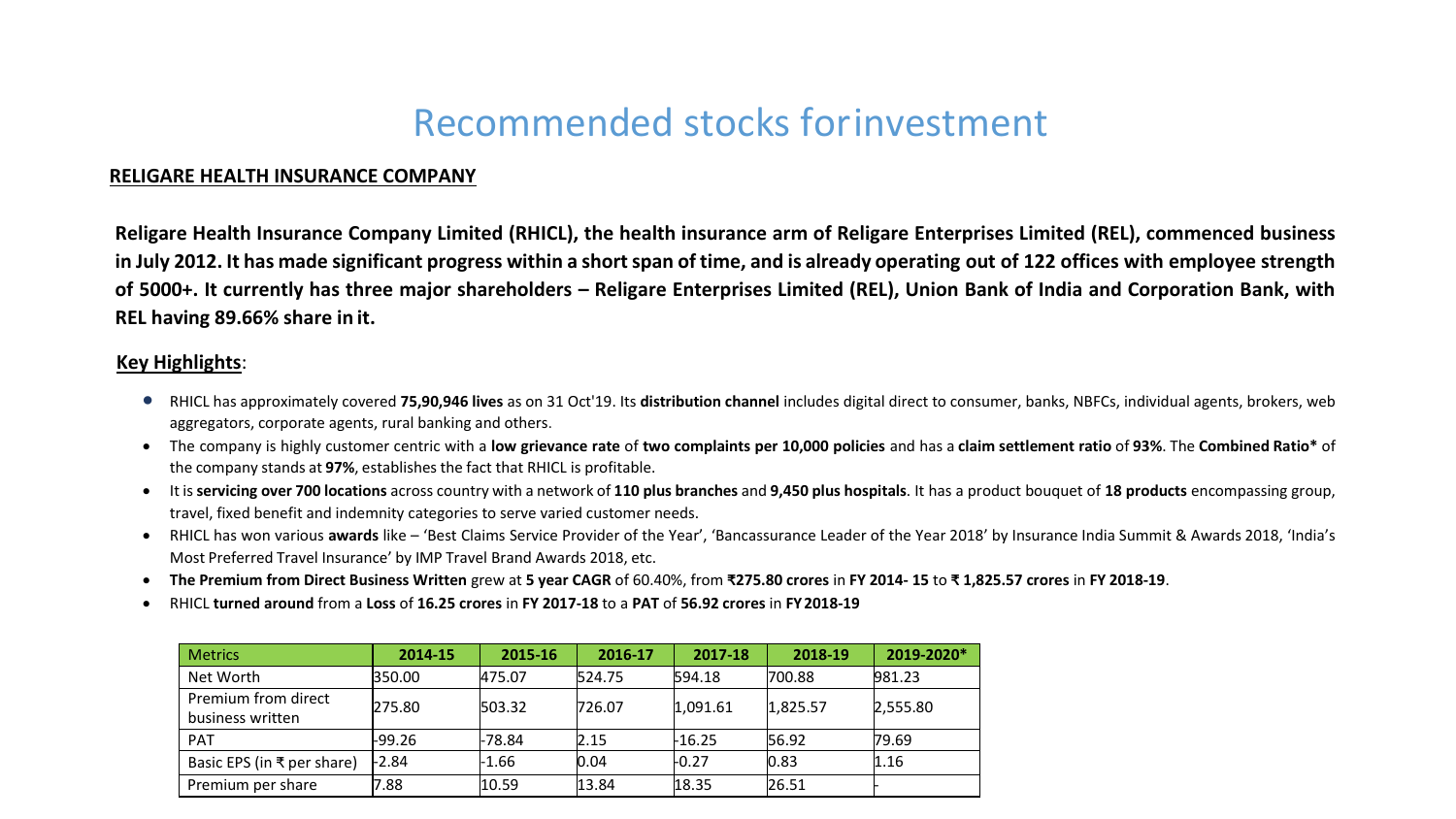#### **METROPOLITAIN STOCK EXCHANGE INDIA**

- **1. Incorporated in August 2008**
- **2. MSEI is India's third stock exchange company after BSE and NSE.**
- **3. Some of the products offered are currency futures, Equity, Gold Bonds, Currency options, Interest rate futures etc.**
- **4. Public Issue expected in FY21 – FY22**
- **5. As on March 31, 2019, out of the 287 listed companies, there are 226 companies which are exclusively listed on MSE. The Exchange has attracted these companies by demonstrating various unique services especially designed for companies and reasonable fee structure.**
- **6. Some of Prominent shareholders are: MCX (Multi commodity exchange), Public Sector Banks- (SBI, Union Bank, Bank of Baroda), Nemish Shah, Radhakrishan Damani**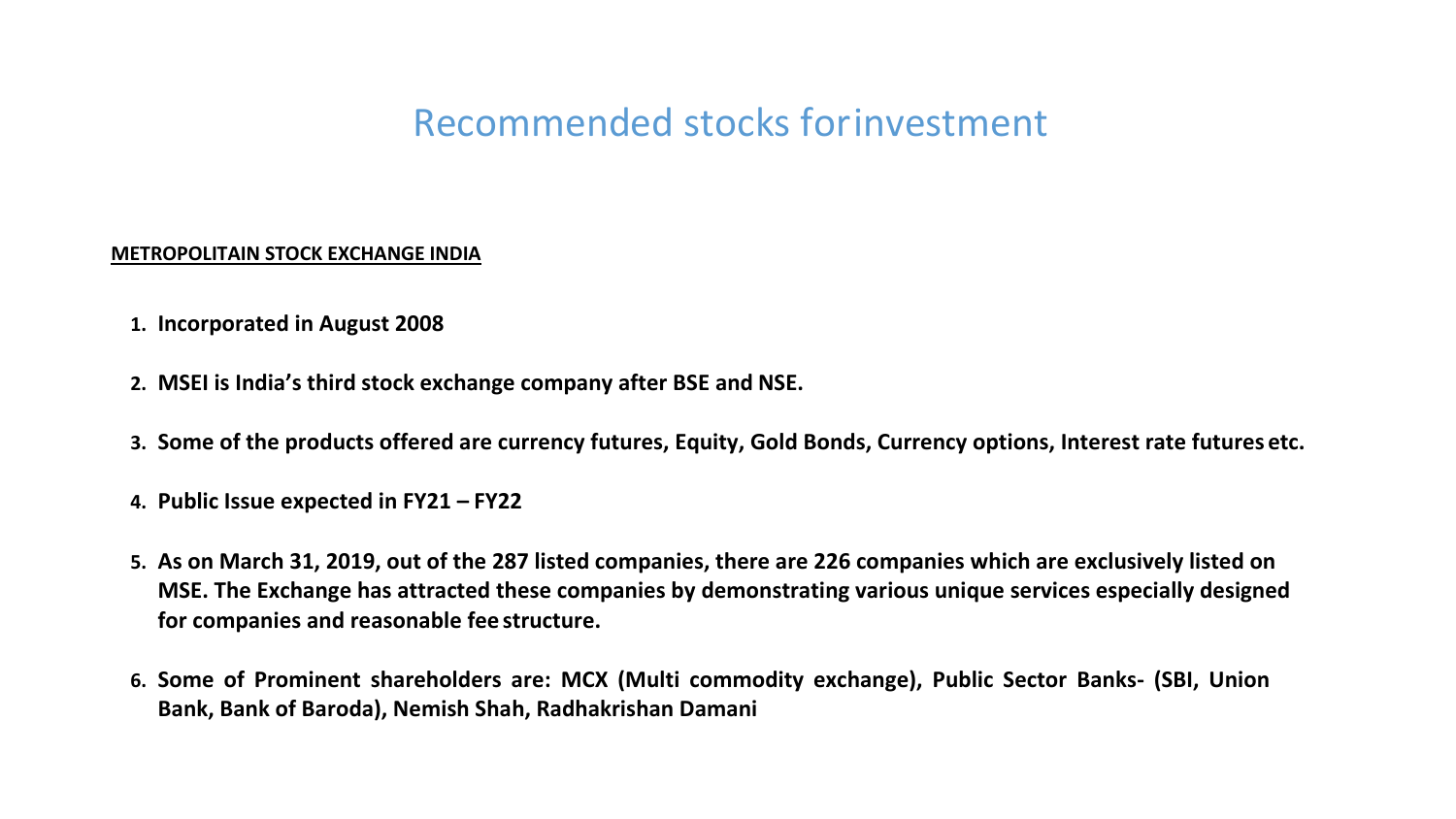#### **INDIAN COMMODITY EXCHANGE**

- **1. Indian Commodity Exchange Limited (ICEX) is SEBI regulated online Commodity Derivative Exchange.**
- **2. Headquartered at Mumbai, the Exchange provide nationwide trading platform through its appointed brokers.**
- **3. Some of Prominent shareholders are MMTC Ltd, Central Warehousing Corporation, Indian Potash Ltd, KRIBHCO, Punjab NationalBank, IDFC Bank Ltd, Gujarat Agro Industries Corporation, Reliance Exchange next Ltd, Bajaj Holdings & Investment Ltd, Gujarat State Agricultural Marketing Board, NAFED and India bulls Housing Finance Ltd.**
- **4. The Exchange launched world's first ever Diamond derivative contracts. ICEX aims to provide futures trading products inIndia's all economically relevant commodity. At present it offers futures contract in Diamond, Steel, Rubber. Providing desired price risk hedging solutionto the trade through innovative contract designing forms core value of ICEX.**
- **5. ICEX is the first Exchange in India to adopt global hi-tech platform that ensures automatic and seamless switchover from its Data center (DC) to the Disaster Recovery (DR) site with zero data loss in case of exigencies. The technology platform has highly optimized processing techniques, which enables the system to handle very large orders with latencies under 300 microseconds.**